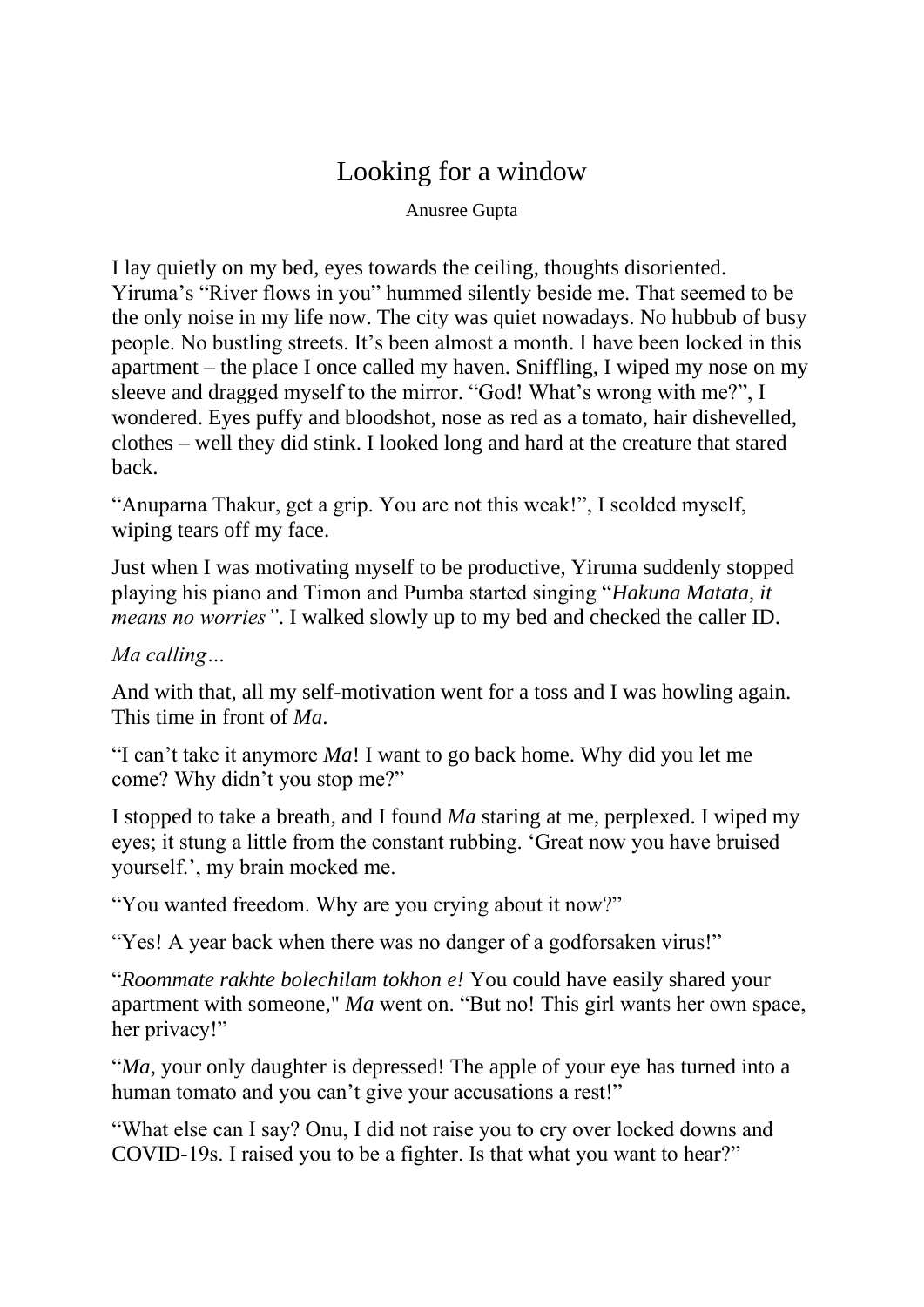"Yes, thank you! Motivation much. *Dhut!* You are of no help Mother!"

"Okay leave that aside. Do you have anything to eat?"

```
"Yes"
```
"Did you eat anything"

 $N_0$ "

"What! Why? Did you even take a bath?"

" $No$ "

And with that Mother India forgets everything about lunch, food or the fact that I have skipped my meal. Because ironically for us Bengalis taking a shower is more important than having lunch. Well yes, hygiene is important in this present scenario. But so is food. She could have forced me to eat something. But no. Instead, she has to send me to the washroom.

"Onu, get up and go take a shower."

"You are not here; you can't make me!"

"Onu look at me."

I looked up. *Ma's* face was soft and sombre, concern visible in her eyes. She said, helplessness clear in her voice, "If I could, I would have flown there in a heartbeat. But I can't *Mamoni*." Whenever *Ma* called me Mamoni, it gave me a sense of comfort. It was her loving way to show that she loves me and will always protect me. "You have to fight this.", she continued. "And you are not alone. We are here, just a call away. Don't do this to yourself.", she paused a moment and then asked, "Where is your sketchbook?"

"Somewhere in the wardrobe", I mumbled.

"Get it out."

"Ma, I have no inspiration in my life right now. I can't just sit and sketch."

"*Mamoni*, when all doors close…"

"… you have to search for the window", I completed the sentence.

"So, take it literally. Look outside and see what you can find. Let the silence be your inspiration.", Ma quipped.

"Okay", I mumbled. Quarantine does funny things. Makes you realise your loneliness, sucks out all hope and surprisingly turns Mother India into Guru Ma Maheswari.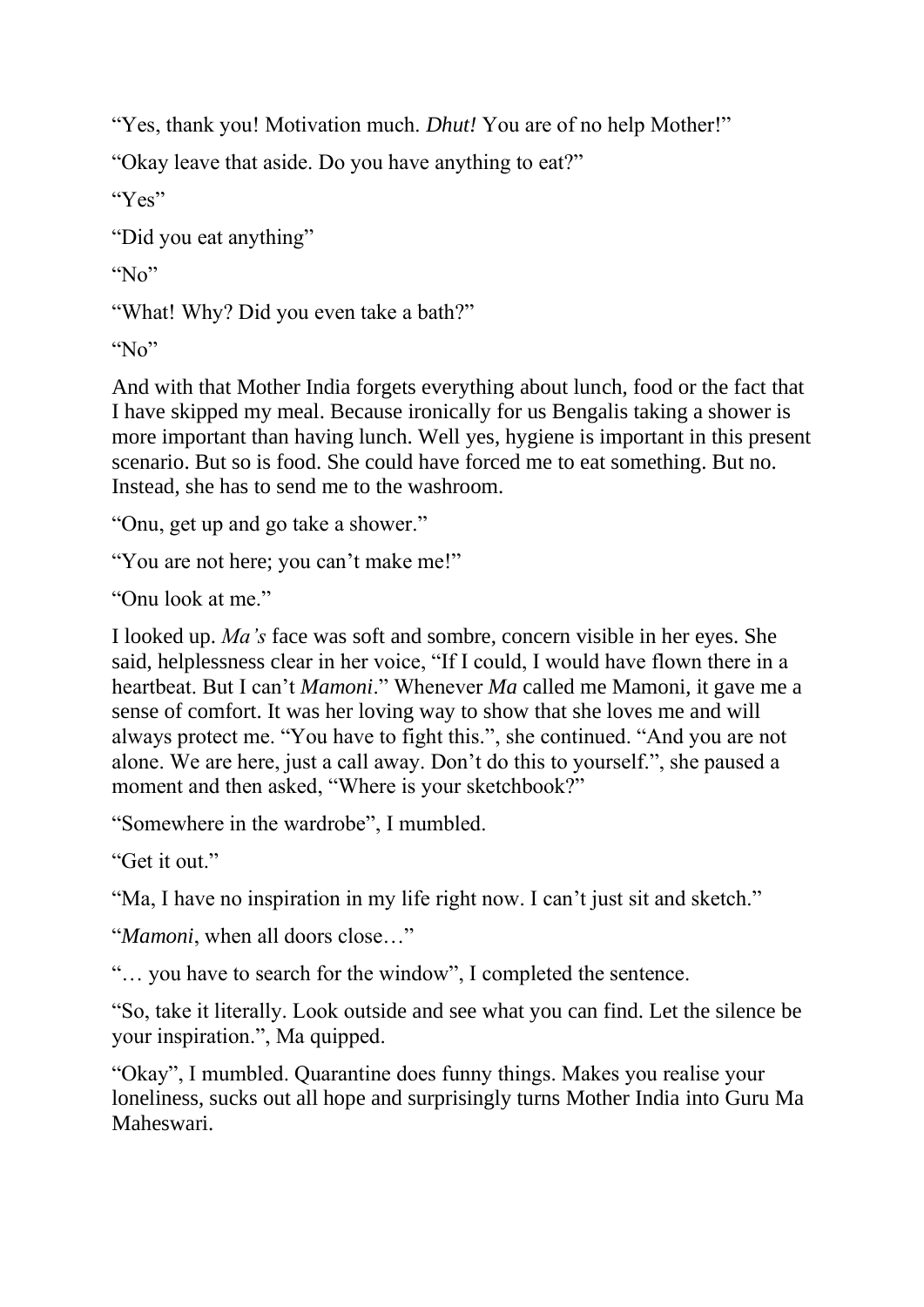The call ended and like an obedient daughter, I sat down to search for my sketchbook.

To be clear, I am not an artist. I work as a data analyst for a corporate firm in Delhi. But being a Bengali had its perks. You had to be culturally sound. You had to ace your studies and be a pro in cultural arts at the same time. In my case, I am a trained Bharatnatyam dancer with a degree in Fine Arts. I loved sketching more than dancing though. Owing to my busy schedule and laziness, somehow, I lost touch with charcoal and paper.

Ma was right, it was time to reconnect with it again.

I pulled out my sketchbook. Scoured through the drawers to find my dusty and forgotten pencil case. Then finally, sat down on my bed, ready to sketch. But sketch what?

'Look for a window', my brain whispered.

The window. Of course. Oh, how many sleepless nights I have spent sitting by that window, sipping coffee, singing songs to myself, enjoying the breeze and the cacophony of the city. I quickly found a chair and sat down with my things.

It was quiet down there. Not a human in sight. Some stray dogs scurried here and there. A police van drove past. Probably patrolling the streets, I thought. I looked up. The sky was clear. After a long time, Delhi was not grey anymore. They say the pollution levels have gone down remarkably. Earth was finally healing.

I was lost in my thought when I suddenly heard a watchman from a nearby complex shout.

"*Bhag! Bhag yaha se"* Shoo. Go away!

I peered down and saw a boy running. His clothes were in tatters, his face streaked with dirt. He was crying.

But why was he crying? Is something troubling him?

"*Oye!*", I called out. He looked up; his timid eyes wide. Inevitably he was scared. He tried to run away. When I shouted behind him, "Stop. Don't be scared. Come here. Tell me what's wrong?"

He broke down. His tiny structure shaking as he hid his face in his dirt covered hands and sobbed.

"Hey. It's okay. Now, don't cry.", was all I could mutter.

"I have nothing to eat *didi*. It has been a week since I have had a proper meal."